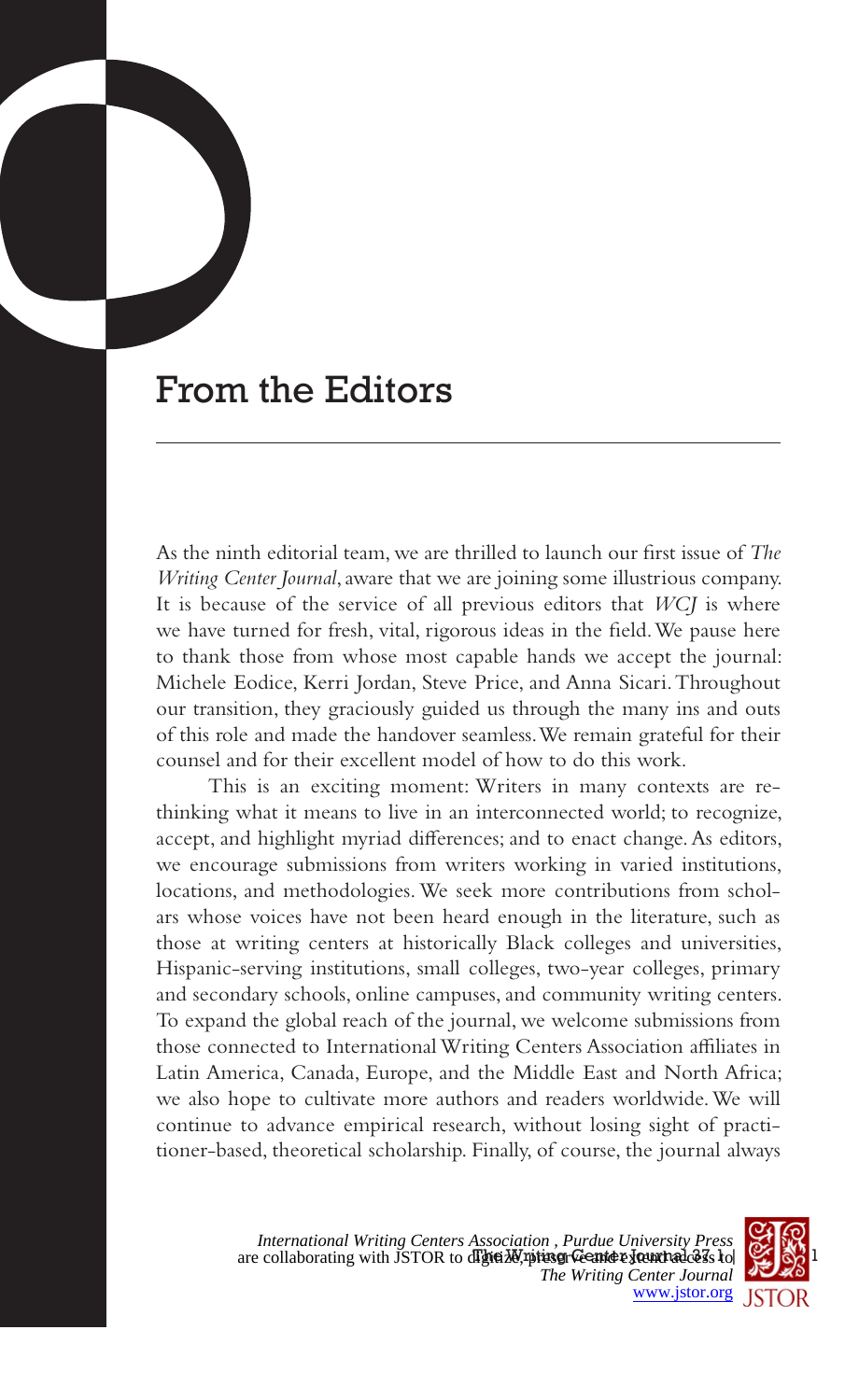invites contributions that grapple with the field's enduring questions: how writing centers define and assess their impact, what philosophies underpin centers' day-to-day contacts with writers and institutions, and how centers incorporate scholarship from neighboring and more distant fields.

Our first issue showcases this vision through essays that engage theoretically and empirically with emerging and enduring features in writing center work. We begin, as is traditional, with the IWCA conference keynote, given in 2017 by Neisha-Anne Green, whose moving address was enthusiastically received. In the version printed here, she contextualizes her talk with pre- and postreflections. Her ideas are long overdue, and we are delighted to have the opportunity to present her piece in a written forum we are sure will spark ongoing discussions. The *WCJ* website now houses a link to a video, courtesy of the Fashion Institute of Technology, of another, similar version of Green's address.

Writing center practitioners know the importance of naming their practices to encourage metacognitive awareness in writers and consultants. In this issue, Melody Denny does just this for the field by providing a name and a methodological approach for something that has been present in our practice all along. Her piece, "The Oral Writing-Revision Space: Identifying a New and Common Discourse Feature of Writing Center Consultations," uses linguistic methodology to discover the many moments in which writers and consultants write aloud by talking and revising simultaneously. Harry Denny, John Nordlof, and Lori Salem, familiar names to many *WCJ* readers, share their multi-institution investigation into the educational needs of working-class students and the role the writing center plays, or fails to play. In "'Tell me exactly what it was that I was doing that was so bad': Understanding the Needs and Expectations of Working-Class Students in Writing Centers," the authors contribute an important empirical study that sheds light on an often-overlooked issue. Workshops are also an understudied writing center practice, frequently offered without much reflection on their impact. In "Sparking a Transition, Unmasking Confusion: An Empirical Study of the Benefits of a Writing Center Workshop about Patchwriting," Jessa Wood, Ted Roggenbuck, Peter Doerschler, and Megan Hicks investigate the surprising outcomes of their writing center's workshops on students' effective use of sources.

There is, naturally, terrific scholarship in our field being published outside of journals, and it was challenging for us to select just a handful of books for review in our first issue. With our suite of book reviews, we hope readers will enjoy learning about writing centers globally as well as find appeal in insights from the broader discipline of writing studies—while still recognizing the strong work happening within our immediate field. Reflecting on the expansion of writing programs and writing centers in